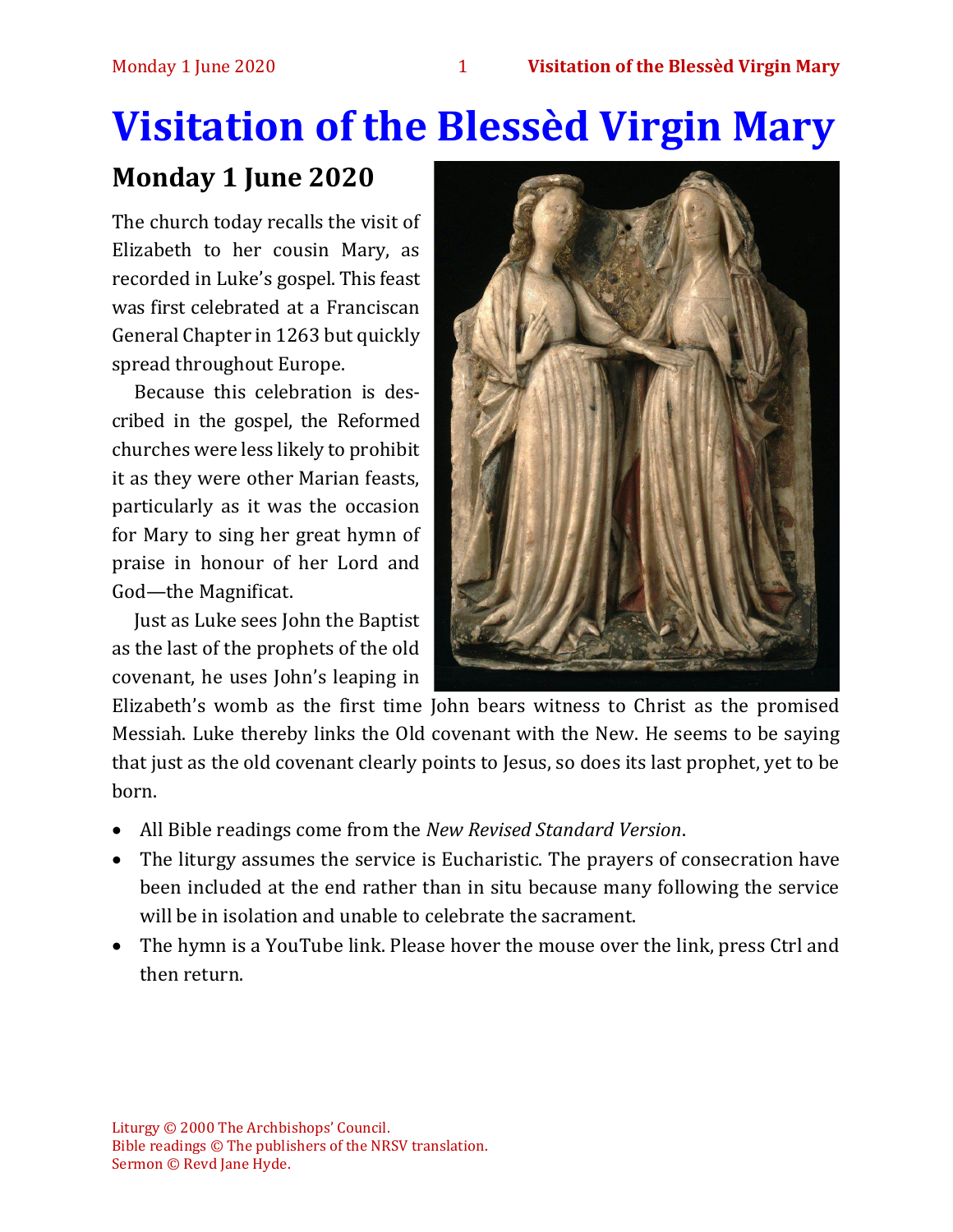#### Monday 1 June 2020 2 **Visitation of the Blessèd Virgin Mary**

HYMN **[Magnificat](https://www.youtube.com/watch?v=SEeLzj8Jzyg)** (Taizé chant) (please click on this link to hear the hymn)

# **The welcome**

In the name of the Father, and of the Son, and of the Holy Spirit

All **Amen.**

The Lord be with you

All **And also with you.**

# **The Preparation**

All **Almighty God, to whom all hearts are open, all desires known, and from whom no secrets are hidden: cleanse the thoughts of our hearts by the inspiration of your Holy Spirit, that we may perfectly love you, and worthily magnify your holy name; through Christ our Lord. Amen.**

Our Lord Jesus Christ said:

The first commandment is this: 'Hear, O Israel, the Lord our God is the only Lord. You shall love the Lord your God with all your heart, with all your soul, with all your mind, and with all your strength.'

And the second is this: 'Love your neighbour as yourself.'

There is no other commandment greater than these.

On these two commandments hang all the law and the prophets.

#### All **Amen. Lord, have mercy.**

Christ calls us to share the heavenly banquet of his love with all the saints in earth and heaven. Therefore, knowing our unworthiness and sin, let us confess our sins in penitence and faith, firmly resolved to keep God's commandments and to live in love and peace with all.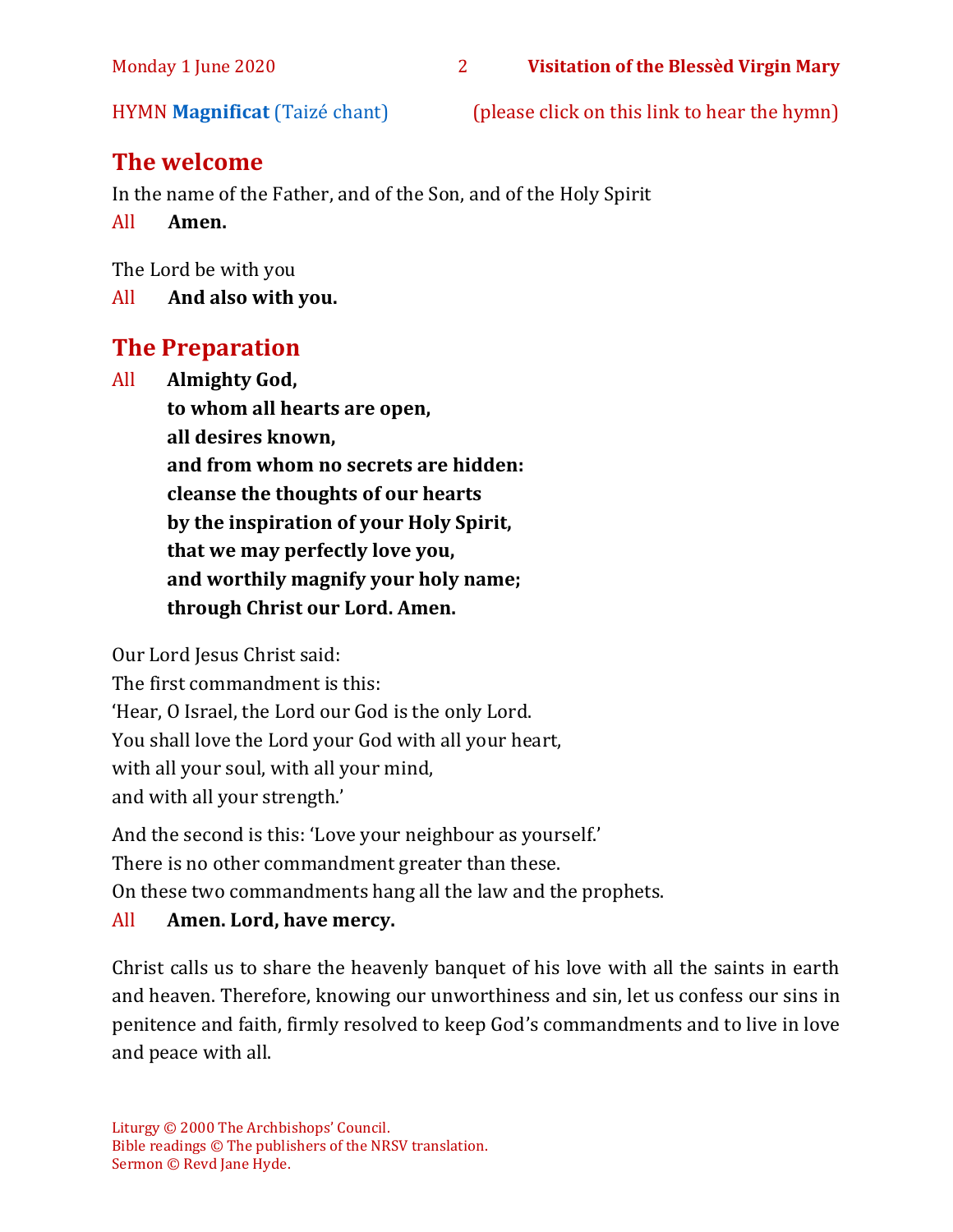All **Almighty God, our heavenly Father, we have sinned against you and against our neighbour in thought and word and deed, through negligence, through weakness, through our own deliberate fault. We are truly sorry and repent of all our sins. For the sake of your Son Jesus Christ, who died for us, forgive us all that is past and grant that we may serve you in newness of life to the glory of your name. Amen.**

Almighty God, who forgives all who truly repent, have mercy upon you, pardon and deliver you from all your sins, confirm and strengthen you in all goodness, and keep you in life eternal; through Jesus Christ our Lord.

All **Amen.**

# **The Gloria**

This version of the Gloria is sung to the tune of 'Cwm Rhondda'. Click **[here](https://www.youtube.com/watch?v=BtGhnEwY74E)** for the tune.

All **Glory be to God in Heaven, Songs of joy and peace we bring, Thankful hearts and voices raising, To creation's Lord we sing. Lord we thank you, Lord we praise you, Glory be to God our King: Glory be to God our King.**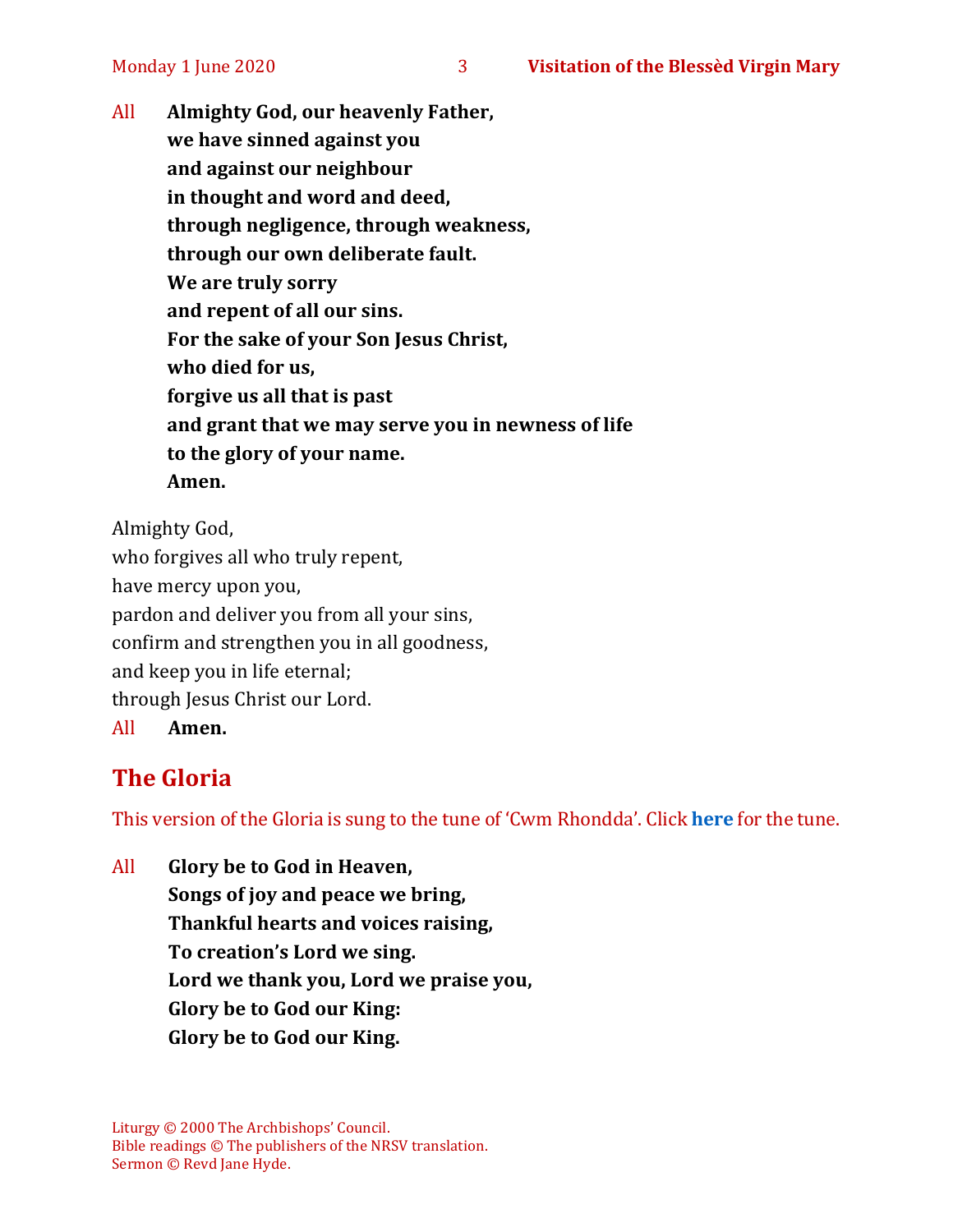**Lamb of God, who on our shoulders, Bore the load of this world's sin; Only Son of God the Father, You have brought us peace within. Lord, have mercy, Christ have mercy, Now your glorious reign begin: Now your glorious reign begin.**

**You O Son of God are Holy, You we praise with one accord. None in heav'n or earth is like you, Only you are Christ the Lord. With the Father and the Spirit, Ever worshipped and adored: Ever worshipped and adored.**

# **The Collect for the Visitation**

Almighty God,

by whose grace Elizabeth rejoiced with Mary and greeted her as the mother of the Lord: look with favour on your lowly servants that, with Mary, we may magnify your holy name and rejoice to acclaim her Son our Saviour, who is alive and reigns with you, in the unity of the Holy Spirit, one God, now and for ever.

All **Amen.**

# **First reading**

A reading from the prophecy of Zephaniah

Sing aloud, O daughter Zion; shout, O Israel! Rejoice and exult with all your heart, O daughter Jerusalem! The Lord has taken away the judgments against you, he has turned away your enemies. The king of Israel, the Lord, is in your midst; you shall fear disaster no more. On that day it shall be said to Jerusalem: Do not fear, O Zion; do not let your hands grow weak. The Lord, your God, is in your midst, a warrior who gives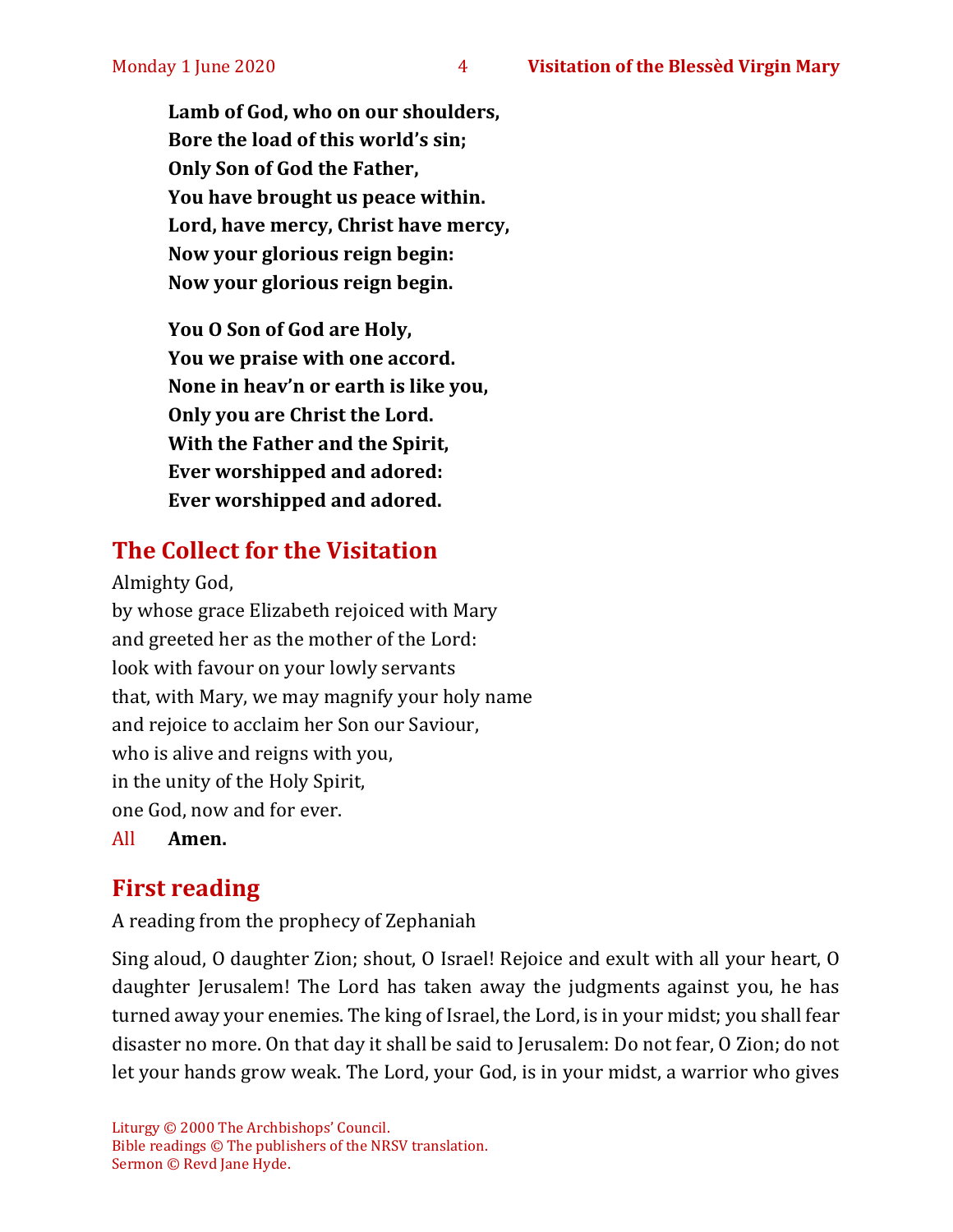victory; he will rejoice over you with gladness, he will renew you in his love; he will exult over you with loud singing as on a day of festival. I will remove disaster from you, so that you will not bear reproach for it. *Zephaniah 3:14–18*

This is the Word of the Lord All **Thanks be to God.**

# **Second reading**

A reading from St Paul's Letter to the Romans

Let love be genuine; hate what is evil, hold fast to what is good; love one another with mutual affection; outdo one another in showing honour. Do not lag in zeal, be ardent in spirit, serve the Lord. Rejoice in hope, be patient in suffering, persevere in prayer. Contribute to the needs of the saints; extend hospitality to strangers. Bless those who persecute you; bless and do not curse them. Rejoice with those who rejoice, weep with those who weep. Live in harmony with one another; do not be haughty, but associate with the lowly; do not claim to be wiser than you are. *Romans 12:9–16*

This is the Word of the Lord

All **Thanks be to God.**

# **Gospel reading**

Hear the Gospel of our Lord Jesus Christ according to Luke

#### All **Glory to you O Lord.**

In those days Mary set out and went with haste to a Judean town in the hill country, where she entered the house of Zechariah and greeted Elizabeth. When Elizabeth heard Mary's greeting, the child leaped in her womb. And Elizabeth was filled with the Holy Spirit and exclaimed with a loud cry, 'Blessèd are you among women, and blessèd is the fruit of your womb. And why has this happened to me, that the mother of my Lord comes to me? For as soon as I heard the sound of your greeting, the child in my womb leaped for joy. And blessèd is she who believed that there would be a fulfilment of what was spoken to her by the Lord.'

And Mary said, 'My soul magnifies the Lord, and my spirit rejoices in God my Saviour, for he has looked with favour on the lowliness of his servant. Surely, from now on all generations will call me blessèd; for the Mighty One has done great things for me, and holy is his name. His mercy is for those who fear him from generation to generation. He has shown strength with his arm; he has scattered the proud in the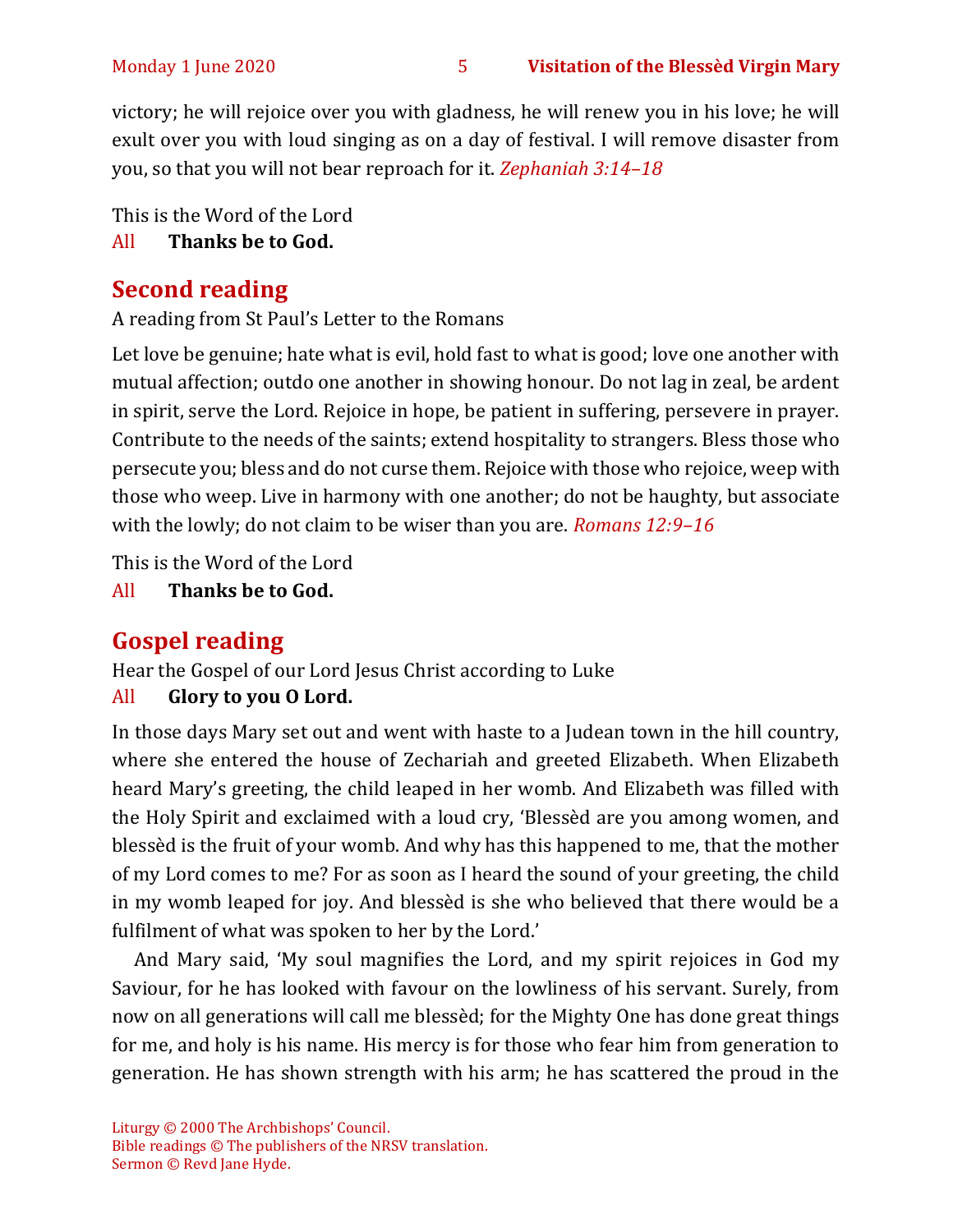Monday 1 June 2020 6 **Visitation of the Blessèd Virgin Mary**

thoughts of their hearts. He has brought down the powerful from their thrones, and lifted up the lowly; he has filled the hungry with good things, and sent the rich away empty. He has helped his servant Israel, in remembrance of his mercy, according to the promise he made to our ancestors, to Abraham and to his descendants forever.'

And Mary remained with her about three months and then returned to her home. *Luke 1:39–56*

This is the Gospel of the Lord

All **Praise to you O Christ.** 

#### **Sermon**

At the beginning of his gospel, Luke, writing to 'Theophilus', commits to producing an account, not as an eyewitness, but by '…investigating everything carefully … so that you may know the truth concerning things about which you have been instructed.'

Tradition tells us that one collaborator, in this thorough seeking after the whole truth, was none other than Mary the mother of Jesus herself, and some believe that Luke actually painted a portrait of her. [As a 'side-bar', several churches claim to house the painting but interestingly, in these troubled times, the Madonna Di San Luca (usually on display at Santa Maria Maggiore in Rome) has recently, under Papal instruction, been taken to St Peter's as it is believed to have the power of protection against the ravages of plague.]

Whether true or not, Luke alone tells us of the parentage of John the Baptist, the 'Annunciation', the 'Visitation', the 'Presentation' and the story of finding Jesus missing after a trip to the Temple at Jerusalem (read about it all in the first two chapters). The intimacy and detail, particularly of how people react and what they say in various situations, have the ring of authenticity about them as if told to him by someone who was actually there: Mary herself?

When Mary travels to the 'hill country' to see Elizabeth, It is only a short time after she has been visited by the angel Gabriel and told that, by the agency of the Holy Spirit, she will become 'Theotokos' the 'God bearer'. We might imagine that, before her pregnancy becomes noticeable, she may have wished to get away from Nazareth. Perhaps she has told Joseph, her fiancée, but he is unconvinced and uncertain about how he should act, as he has not yet had his own angelic 'annunciation' experience. (Matthew 1:18b–21). In any case, it's not hard to understand that the young (barely teenaged) Mary, hearing that Elizabeth herself is pregnant, might be seeking a little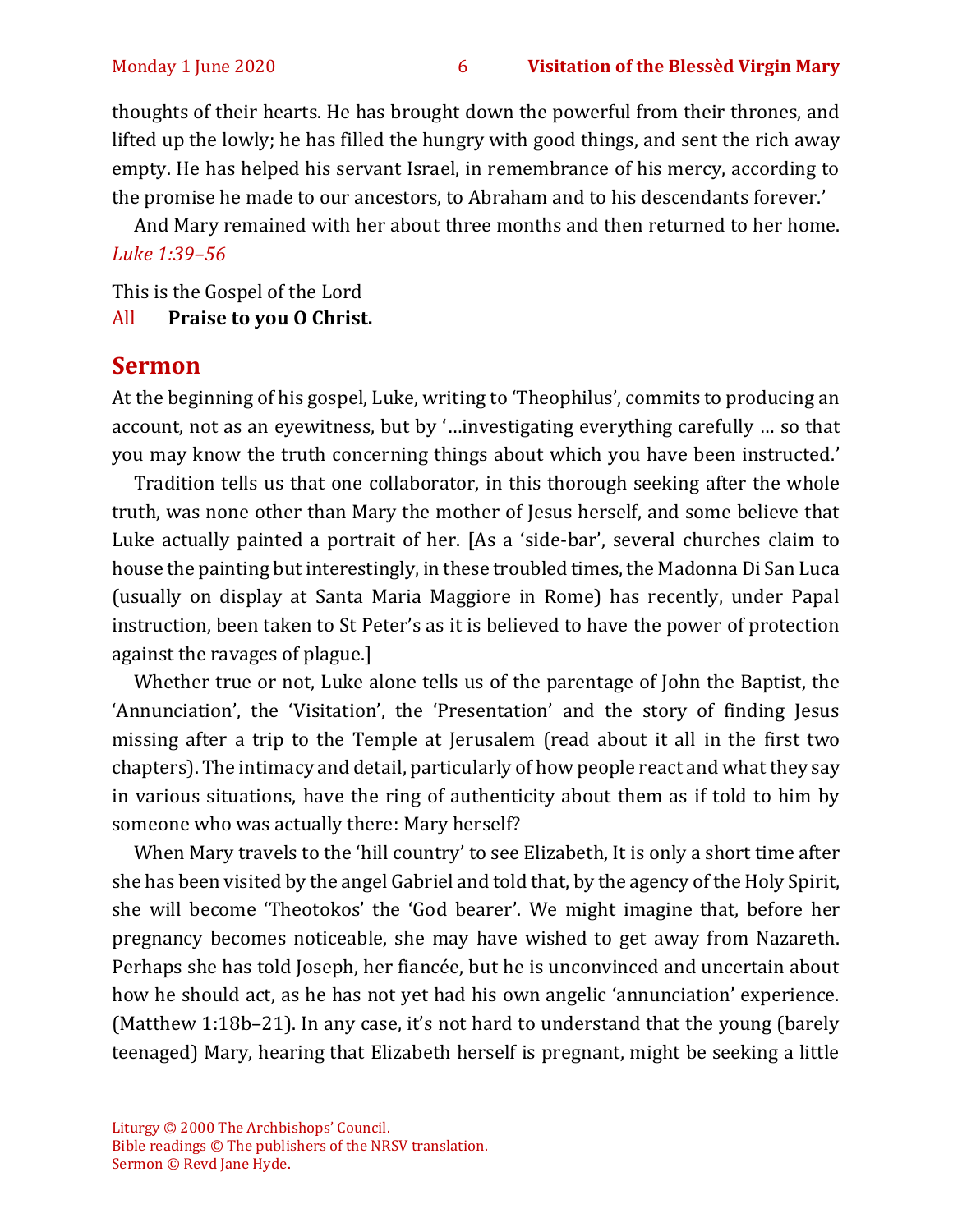time, distance, support and refuge at the house of an older female relative.

Even at Mary's greeting, Elizabeth's unborn child 'leaped in her womb' recognising the presence of the Lord, and she (like Mary) is 'filled with the Holy Spirit" so that there is no need of any words of explanation. She understands entirely and is certain about what God is achieving through both of them.

What follows is what we call the 'Magnificat', Mary's 'Song of Praise', which encapsulates God's wonderful plan in using her as the human vessel for His incarnation. It is such a foundational piece of scripture that it is almost always included at Evening Prayer and reminds us of how Christ comes to show us how God's kingdom on earth would be. Similarly, although not part of our gospel passage this morning, it is also worth reading ahead a little to find another Holy-Spirit-inspired prophecy which we know as the 'Benedictus'. Again, it is an important passage and therefore it features in the liturgy of daily Morning Prayer. (Luke 1:68–79) It is rewarding to dwell on the words of both these expressions of God's purposes as He speaks through Mary and Zechariah respectively of His promises of 'mercy', 'salvation' and 'good things' to those who faithfully follow His ways.

On this day, following our celebration of the events of the first Pentecost, we remember that the Holy Spirit impacted on the lives of these two women thus changing the world, decades before His active presence was gifted for eternity to all humankind.

Like Mary we must be willing to be surprised by God when he calls on us, and to trust that objections and difficulties which seem to prevent us from responding will, with His help, be worked through. Like Mary, we must try always to 'accept': to spend time seeking to work with what we ask for at the Eucharist …' cleanse the thoughts of our hearts by the inspiration (the breathing in) of your Holy Spirit that we may perfectly love you. (And by loving Him to do what He asks of us.) Like Mary our ultimate aim must be to 'worthily magnify …' to be a lens through which others can see more clearly the magnificent majesty of our merciful and loving Lord.

Magnificat. Amen.

#### **Prayers of intercession**

Let us proclaim the greatness of the Lord and rejoice together in the God who saves us.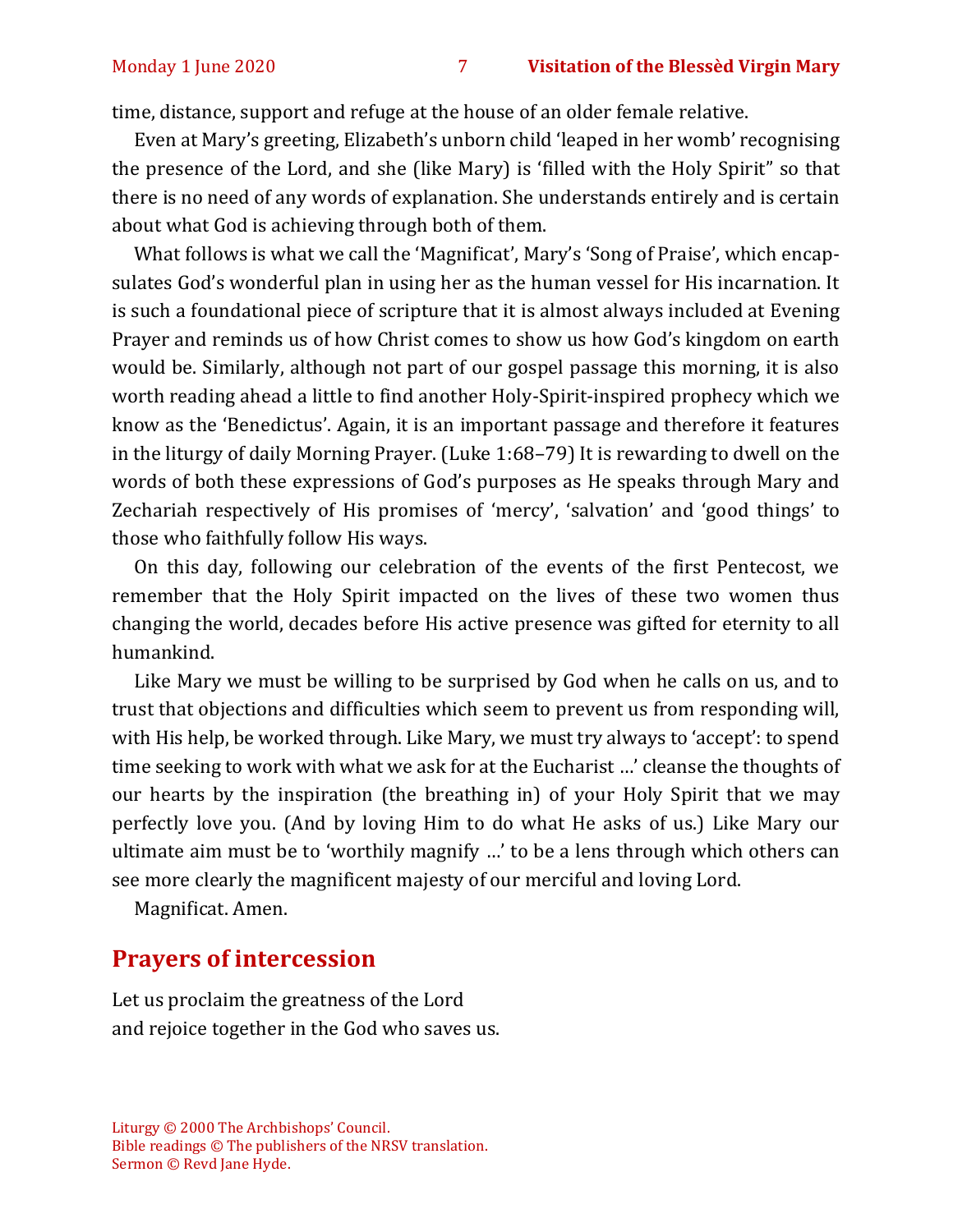Lord, you do great things for us:

#### All **holy is your name.**

You have mercy on those who fear you in every generation.

We pray for your Church …

Lord, you do great things for us:

#### All **holy is your name.**

You show the strength of your arm and cast down the mighty from their thrones. We pray for the nations of the world and their leaders … Lord, you do great things for us:

#### All **holy is your name.**

You lift up the lowly and fill the hungry with good things. We pray for all those in any kind of need ...

Lord, you do great things for us:

#### All **holy is your name.**

You come to the aid of your servants

and remember your promises with mercy.

We remember … and all who have died in the faith of Christ.

Bring us with them to share the joy of heaven

with Mary and all the saints.

Lord, you do great things for us:

#### All **holy is your name.**

Father most holy,

so guide us in the way of humility and obedience like Mary,

that our lives may be a constant hymn of praise

to you from whom all good things come.

We ask this through Jesus Christ our Lord.

#### All **holy is your name.**

Merciful Father,

All **accept these prayers for the sake of your Son, our Saviour Jesus Christ. Amen.**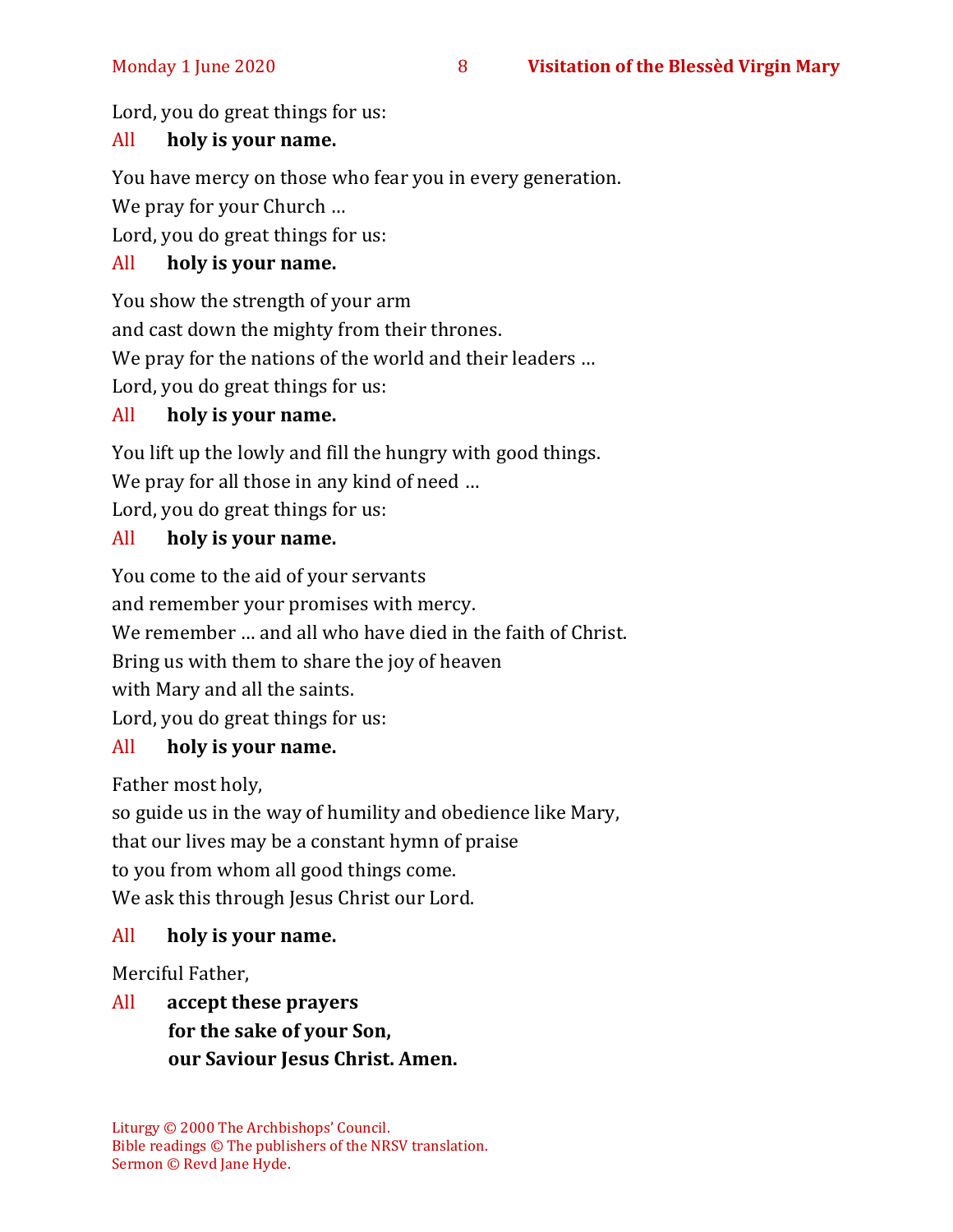#### Monday 1 June 2020 9 **Visitation of the Blessèd Virgin Mary**

# **The peace**

Steadfast love and faithfulness have met; righteousness and peace have kissed each other. *Psalm 85.10*

The peace of the Lord be always with you:

#### All **And also with you.**

The liturgy of the Communion Service appears below

# The Dismissal

May God who sent Mary to visit Elizabeth to share with her the joy of the divine plan, give you grace to tell out the good news of Christ. And the blessing of God almighty, the Father, the Son, and the Holy Spirit, be among you and remain with you always.

#### All **Amen**

Go in peace to love and serve the Lord.

All **In the name of Christ. Amen.**



**Visitation** Br Mickey McGrath OSFS

Liturgy © 2000 The Archbishops' Council. Bible readings © The publishers of the NRSV translation. Sermon © Revd Jane Hyde.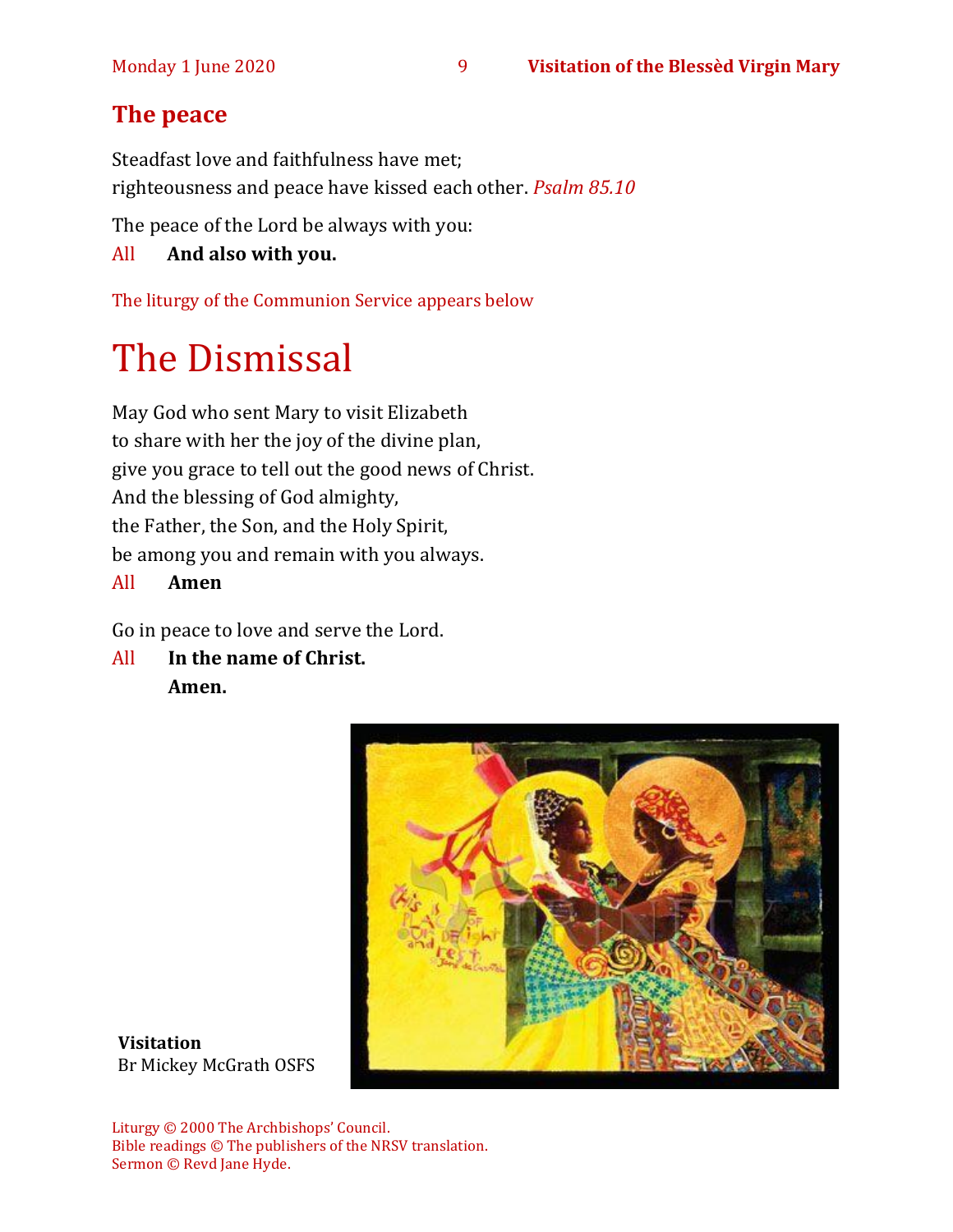# The Liturgy of the Sacrament

# Eucharistic Prayer (prayer E)

The Lord be with you

## All **and also with you.**

Lift up your hearts.

#### All **We lift them to the Lord.**

Let us give thanks to the Lord our God.

## All **It is right to give thanks and praise.**

It is indeed right and good, our duty and our salvation, almighty Father, ever-living God, to proclaim the wonders you have worked in all your saints, and on this feast of Mary, ever blessed, to echo her praise of your loving kindness. For you have truly done great things and holy is your name, and your mercy is on those who fear you in every generation. When you looked with favour on your lowly servant you remembered your promise of mercy and gave the world through her your Son, our Saviour Jesus Christ. Through him the hosts of heaven adore you and rejoice in your presence for ever. May our voices join with theirs in the triumphant hymn of praise:

All **Holy, holy, holy Lord, God of power and might, heaven and earth are full of your glory. Hosanna in the highest. Blessed is he who comes in the name of the Lord. Hosanna in the highest.**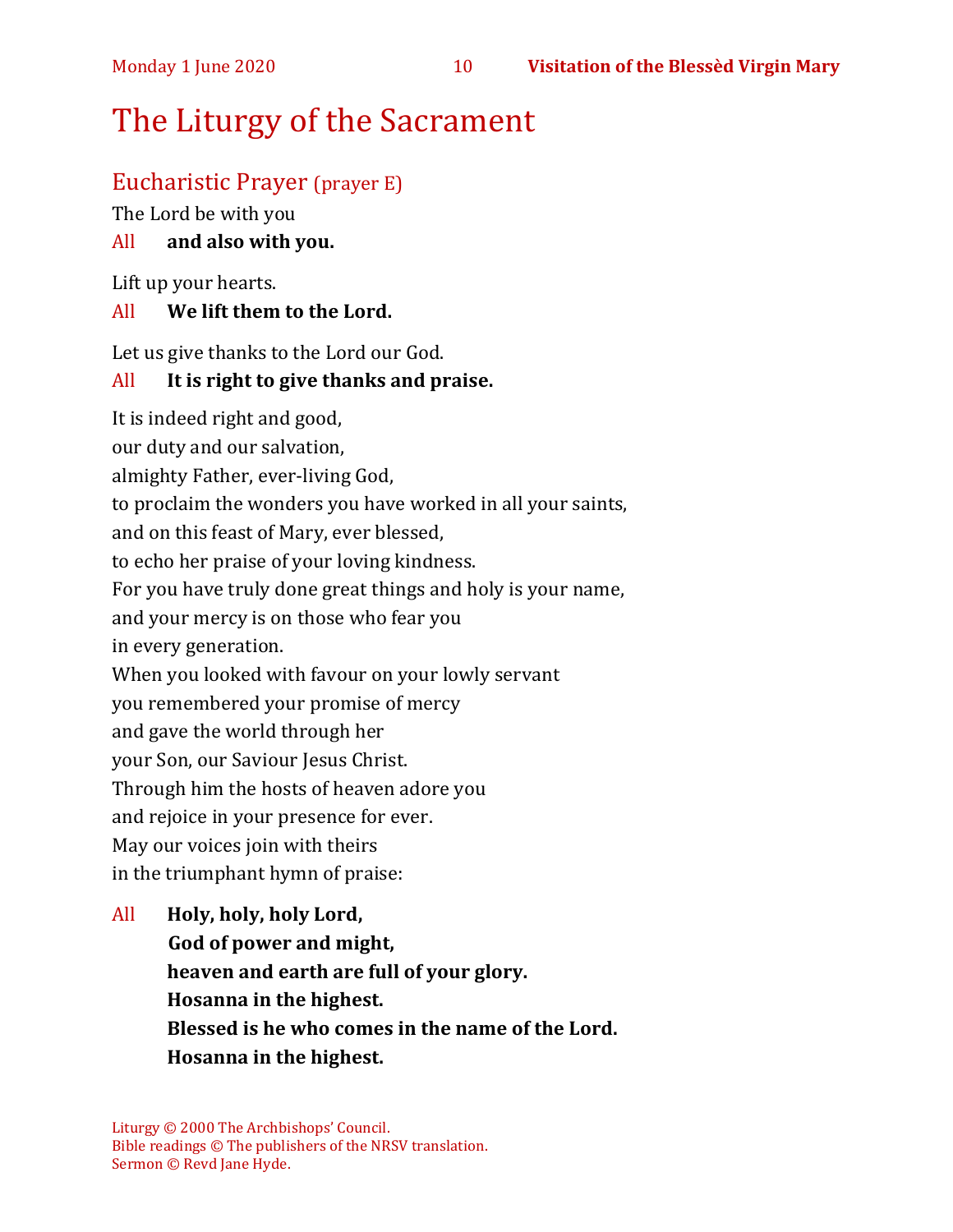We praise and bless you, loving Father, through Jesus Christ, our Lord; and as we obey his command, send your Holy Spirit, that broken bread and wine outpoured may be for us the body and blood of your dear Son.

On the night before he died he had supper with his friends and, taking bread, he praised you. He broke the bread, gave it to them and said: Take, eat; this is my body which is given for you; do this in remembrance of me.

When supper was ended he took the cup of wine. Again he praised you, gave it to them and said: Drink this, all of you; this is my blood of the new covenant, which is shed for you and for many for the forgiveness of sins. Do this, as often as you drink it, in remembrance of me.

So, Father, we remember all that Jesus did, in him we plead with confidence his sacrifice made once for all upon the cross. Bringing before you the bread of life and cup of salvation, we proclaim his death and resurrection until he comes in glory.

Great is the mystery of faith:

All **Christ has died. Christ is risen. Christ will come again.**

Lord of all life, help us to work together for that day when your kingdom comes and justice and mercy will be seen in all the earth.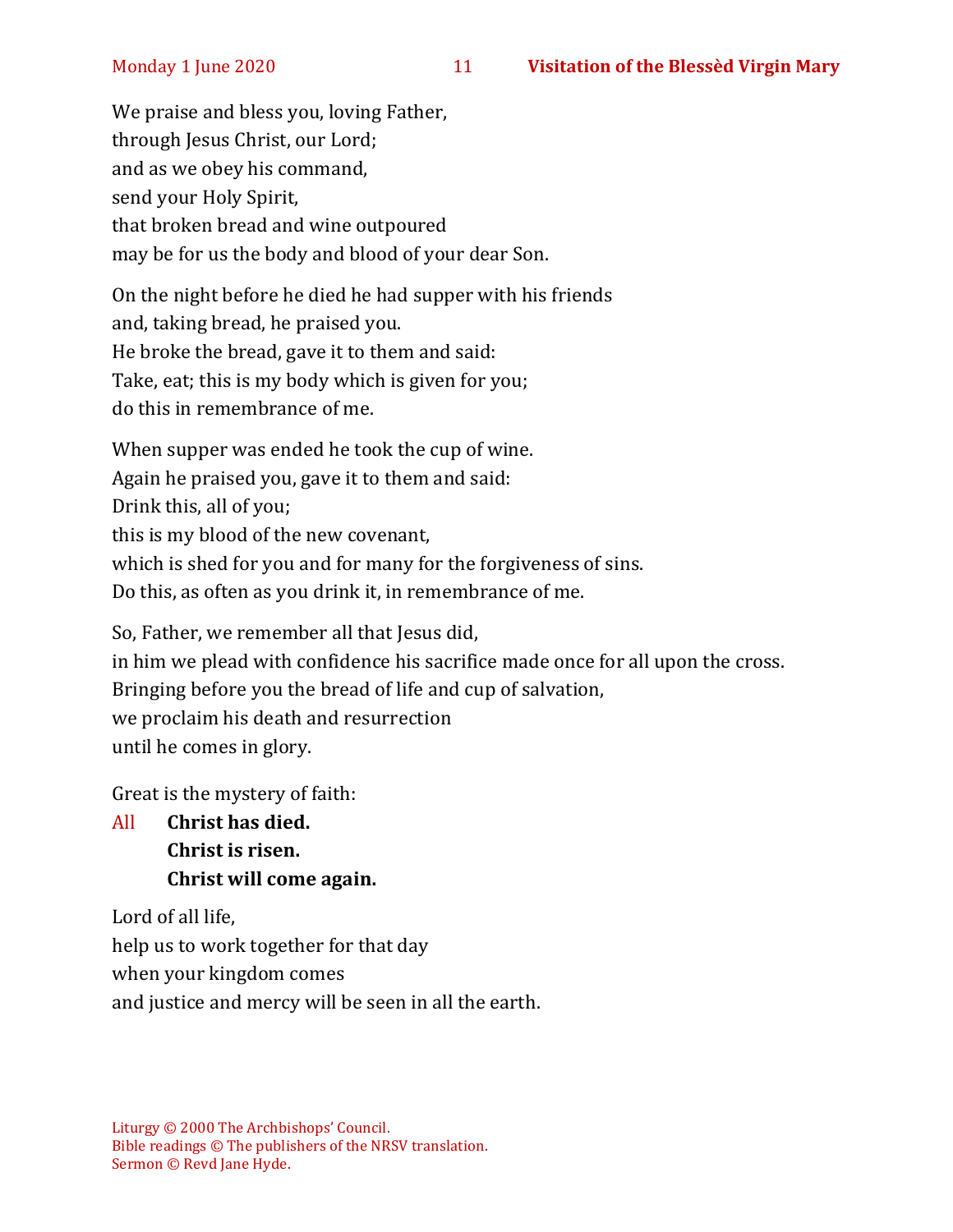Look with favour on your people, gather us in your loving arms and bring us with Julian of Norwich, St Barnabas and all the saints to feast at your table in heaven.

Through Christ, and with Christ, and in Christ, in the unity of the Holy Spirit, all honour and glory are yours, O loving Father, for ever and ever.

All **Amen.**

# The Lord's Prayer

As our Saviour taught us, so we pray

All **Our Father in heaven, hallowed be your name, your kingdom come, your will be done, on earth as in heaven. Give us today our daily bread. Forgive us our sins as we forgive those who sin against us. Lead us not into temptation but deliver us from evil. For the kingdom, the power, and the glory are yours now and for ever. Amen.**

# Breaking of the Bread

We break this bread to share in the body of Christ.

All **Though we are many, we are one body, because we all share in one bread.**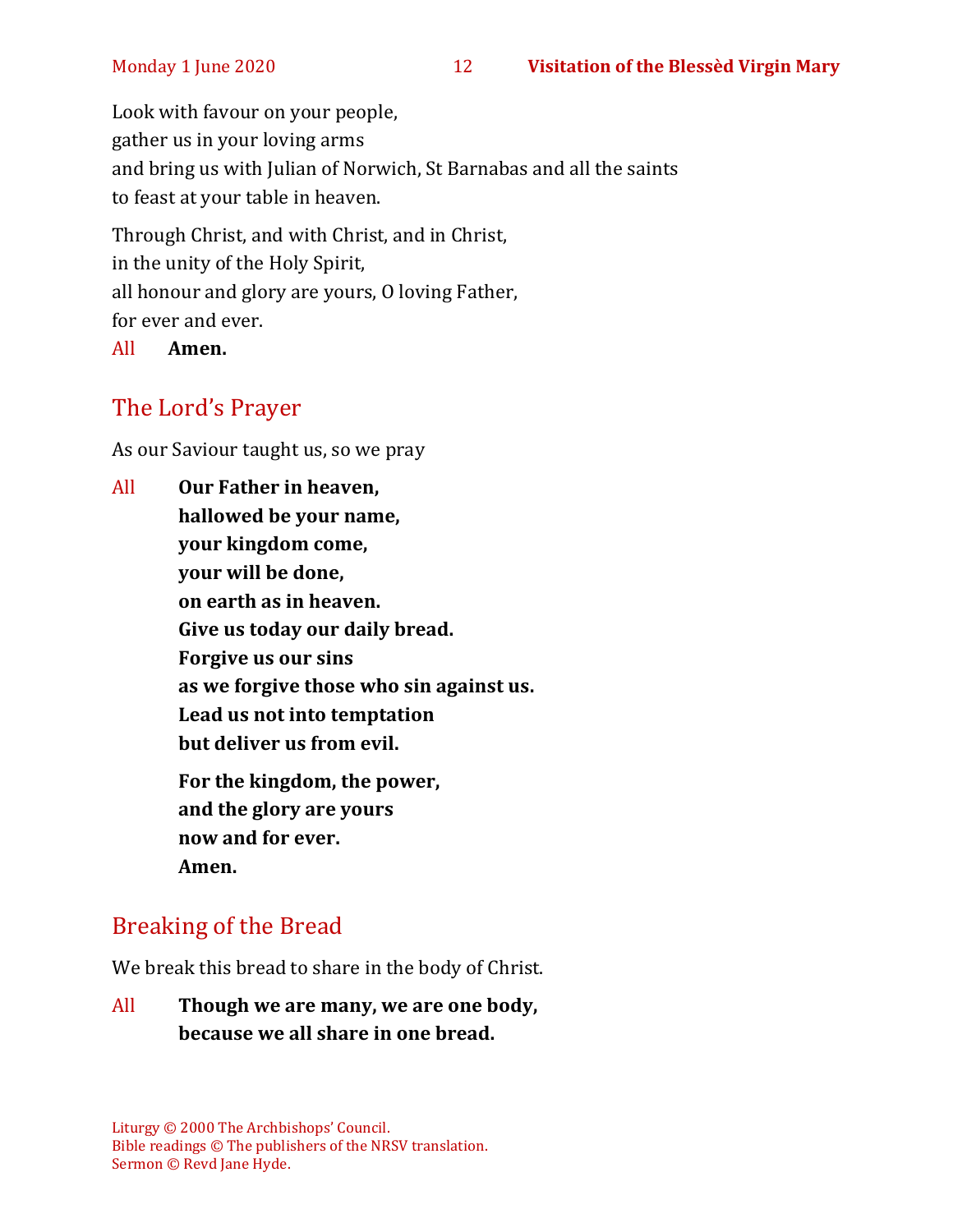All **Lamb of God,**

**you take away the sin of the world, have mercy on us. Lamb of God, you take away the sin of the world, have mercy on us.**

**Lamb of God, you take away the sin of the world, grant us peace.**

Draw near with faith.

Receive the body of our Lord Jesus Christ which he gave for you, and his blood which he shed for you. Eat and drink in remembrance that he died for you, and feed on him in your hearts by faith with thanksgiving.

#### All **We do not presume**

**to come to this your table, merciful Lord, trusting in our own righteousness, but in your manifold and great mercies. We are not worthy so much as to gather up the crumbs under your table. But you are the same Lord whose nature is always to have mercy. Grant us therefore, gracious Lord, so to eat the flesh of your dear Son Jesus Christ and to drink his blood, that our sinful bodies may be made clean by his body and our souls washed through his most precious blood, and that we may evermore dwell in him, and he in us. Amen.**